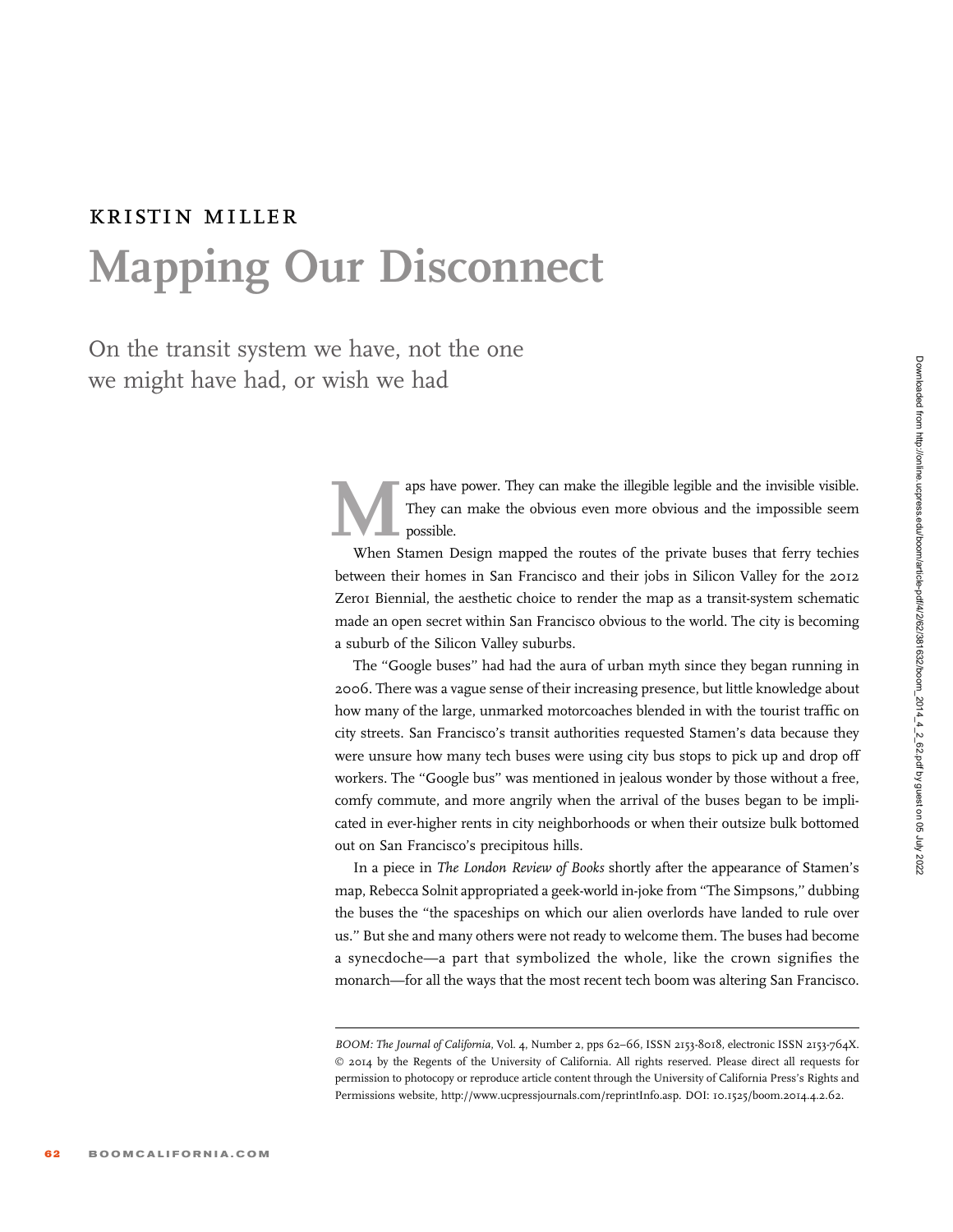

In 2012 Stamen Design mapped the routes of the private buses that ferry techies between San Francisco and Silicon Valley. MAP COURTESY OF STAMEN DESIGN.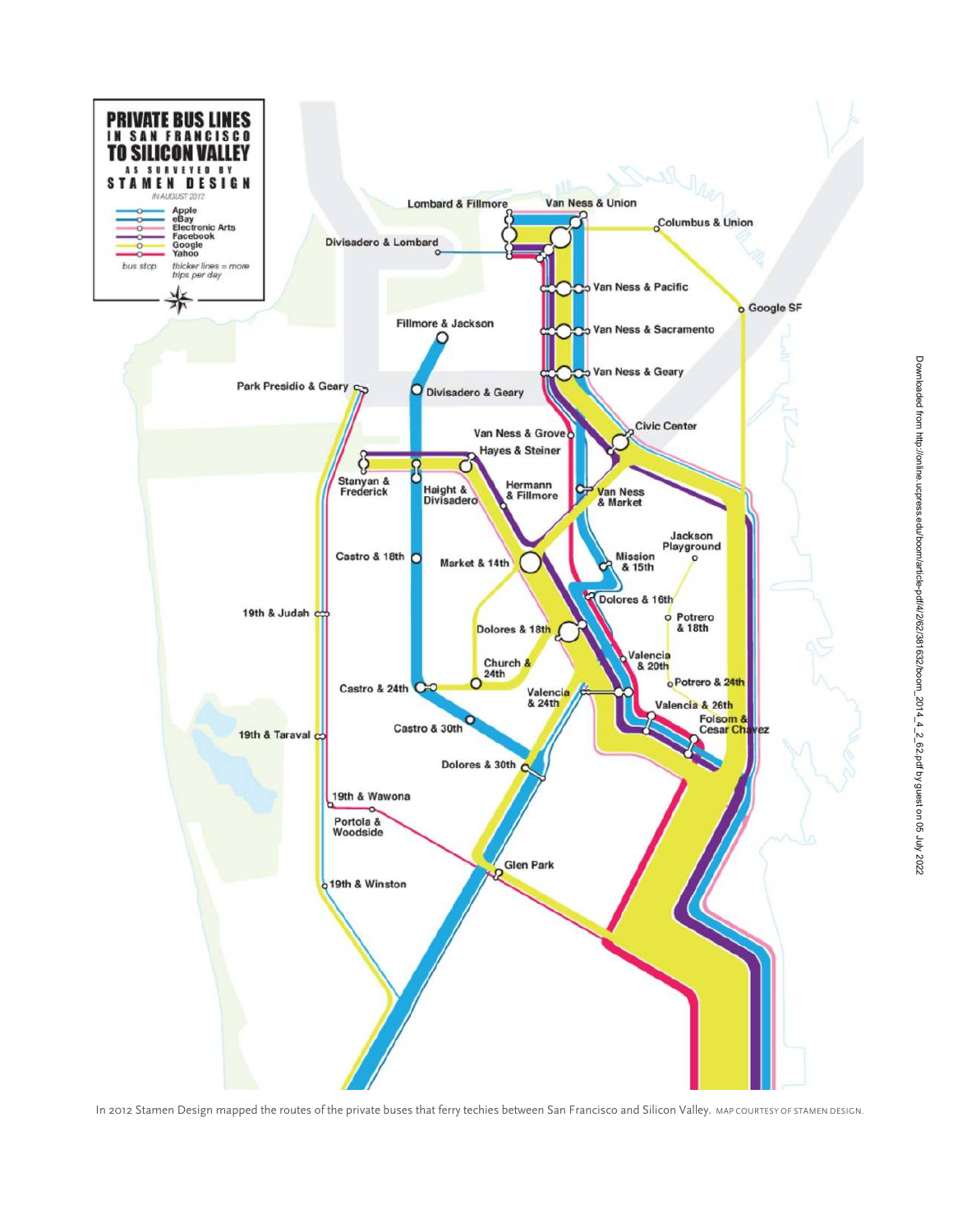With a plan in hand that showed not only where the buses stopped but how often, San Franciscans suddenly had a sense of the impact of the tech shuttles. By adding width to the lines to convey the volume of riders, the map also showed the scale of the problem, using a venerable graphic technique famously used by Charles Joseph Minard to chart Napoleon's campaign against Russia and eventual retreat with a much diminished army. By compressing the routes of Google, Apple, Facebook, Yahoo!, and eBay into a single visualization, Stamen's design made it possible to argue that these routes in fact constituted a de facto transit system using city bus stops to move tens of thousands of people each day. In fact, Marty Lev, Google's vice president of safety, security, and transportation, had said back in 2007, when the Google buses carried only 1,200 employees daily: ''We are basically running a small municipal transit agency.''

A debate now rages over whether the buses should be permitted and taxed by the city. Tech bus stops in San Francisco and Oakland have been hit by direct action protests. A decision to charge the bus operators a \$1-per-stop fee for using 200 approved city bus stops temporarily quieted the protests, but not the ill feelings.

The argument over the buses and the change they represent often breaks down into pro- and anti-tech camps, with personal attacks against the culture of tech workers or protestors, as embodied in a recent piece of street theater where a protestor playing a techie belligerently told those blocking a Google bus to ''get a better job,'' or the all-too-real comments made by former AngelHack CEO Greg Gopman that San Francisco is ''grotesque'' and ''overrun by ... drug dealers, dropouts, and trash.''

What's really at stake—and what is foregrounded by visualizing the presence of the buses as Stamen did—is a failure of belief in the city as a commons, a city that supports existing residents and new arrivals by integrating them into the collective spaces and systems perhaps best represented by public transportation. That there are entire networks of free transit options available to only some of the city's wealthiest residents cannot help but create tension, especially against a background of skyrocketing housing costs and a wave of no-fault evictions.

Another unofficial Bay Area transit map has highlighted these differences by making the impossible seem possible. Generated by cartographer Jake Coolidge, it shows a speculative plan of a BART network that could have been built based on the original proposals for the system from 1956. This BART has a scale unthinkable in today's transit quagmire, with lines ringing the bay, spurs running through Silicon Valley as far as Los Gatos, and lines running as far north as Sonoma County. Although the final BART plan was significantly more modest, it still included an extension into Silicon Valley that, fifty-three years later, remains unbuilt.

Silicon Valley's major tech companies have acted on something that many other San Francisco Bay residents recognize from personal experience—that the region, one of the largest metropolitan areas in the country, is poorly served by public transit and has the highest percentage of workers commuting two or more hours in the country.

There's no better illustration of the need for a system on the scale of Coolidge's compilation of 1956 BART plans than a map of the Google bus network as of May 2013 a map Matthew Jamieson and I created based on a Google corporate map that, for a time, was available on the Web. Google's white Van Hool buses run from San Rafael in the north to Santa Cruz in the south and Danville in the east. While the battle of the buses has focused on San Francisco neighborhoods, particularly the Mission, the private transit network is an issue on a regional scale. Google's routes represent only a fraction of the miles traveled by buses owned by Apple, Facebook, Electronic Arts, eBay, Yahoo!, Genentech, Box, Netflix, and countless other companies whose transport is subcontracted to Bauer's IT.

What's really at stake–—and what is foregrounded by visualizing the presence of the buses as Stamen did—is a failure of belief in the city as a commons.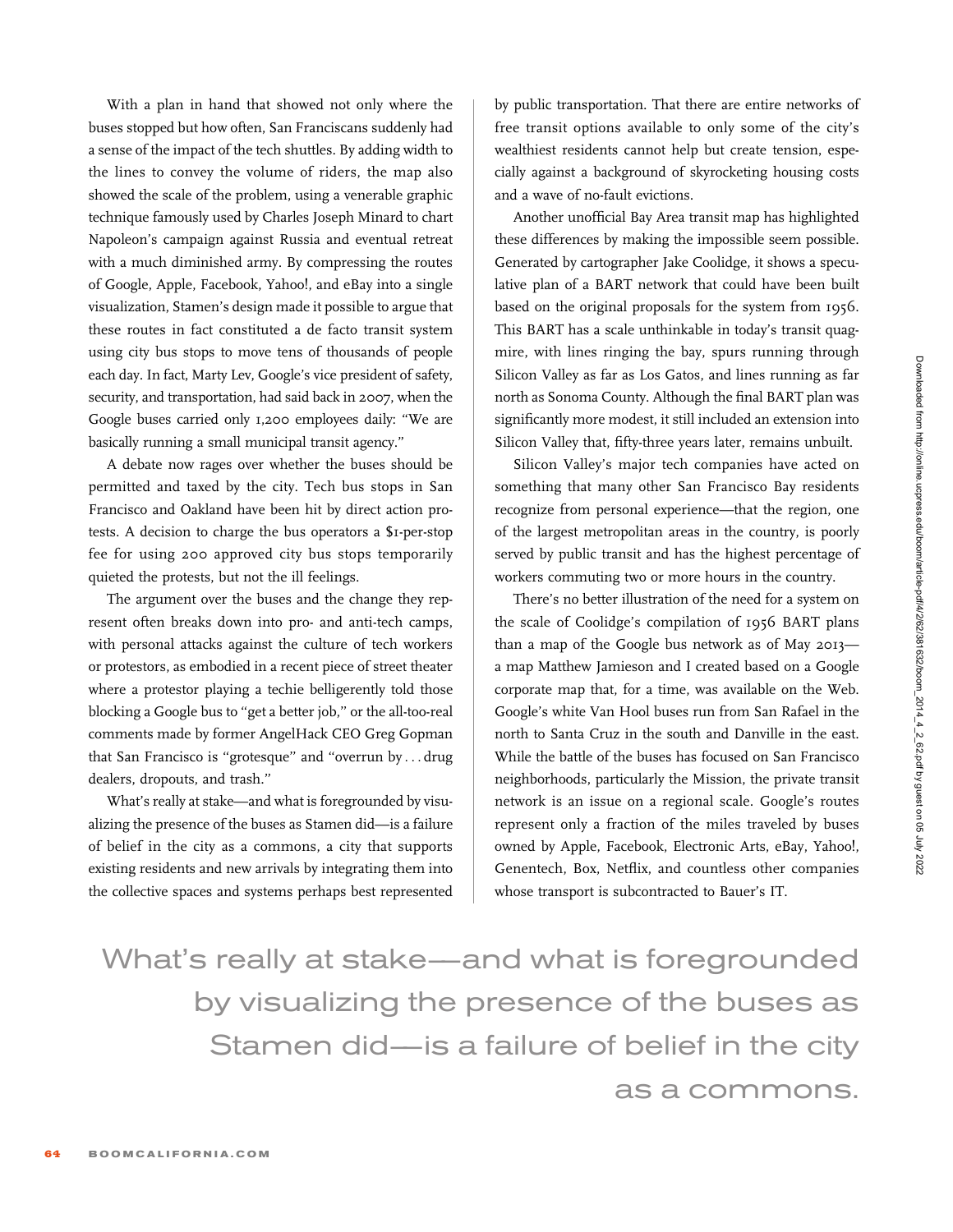

Jake Coolidge's speculative map of a BART network that could have been built based on the original proposals for the system from 1956. MAP COURTESY OF JAKE COOLIDGE.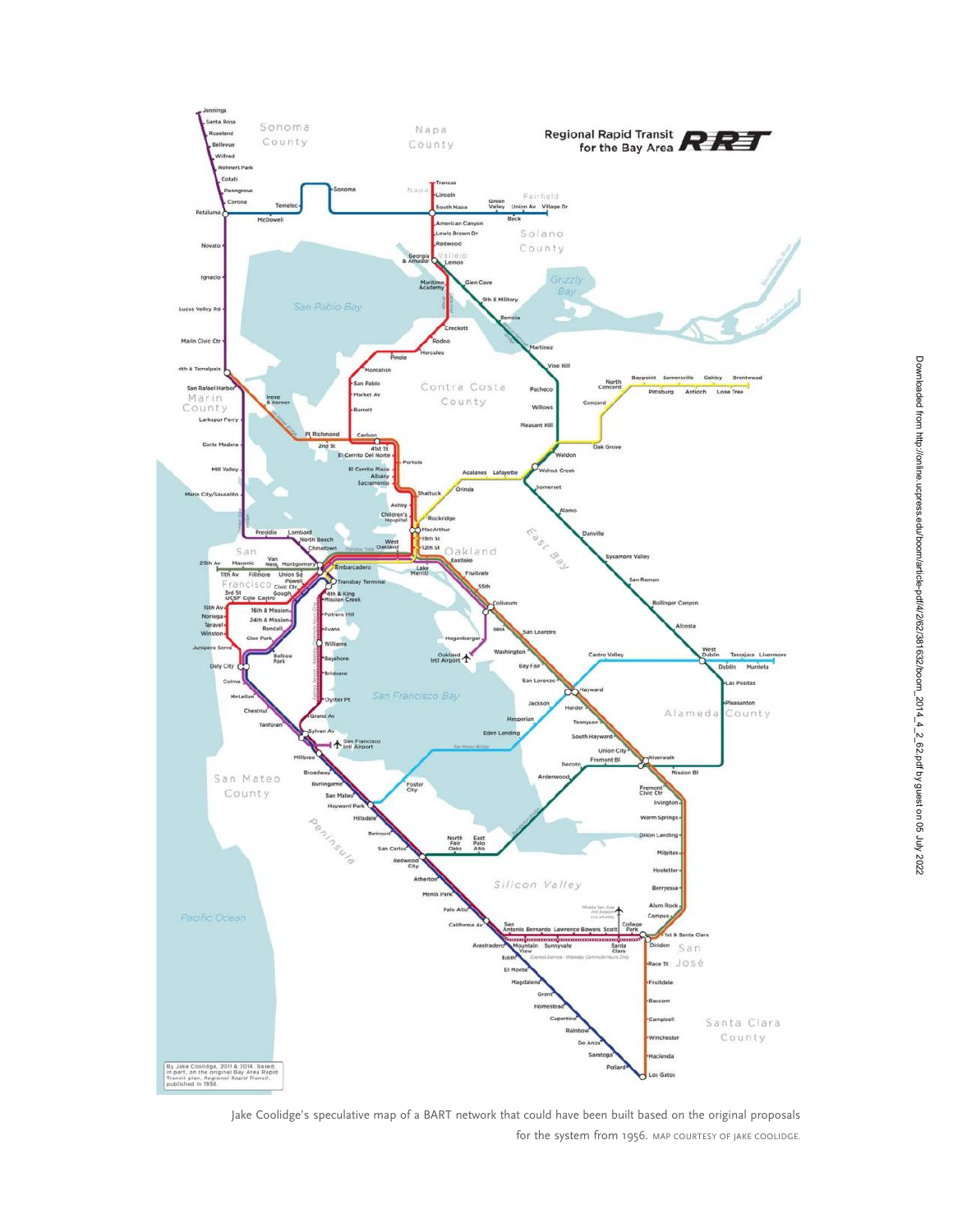Downloaded from http://online.ucpress.edu/boom/article-pdf/4/2/62/381632/boom\_2014\_4\_2\_62.pdf by guest on 05 July 2022

Downloaded from http://online.ucpress.edu/boom/article-pdf/4/2/62/381632/boom\_2014\_4\_2\_62.pdf by guest on 05 July 2022

The tech companies, in their libertarian, do-it-yourself way, have solved the transit problem for themselves, not waiting for a potentially time-consuming, representative political process to do the job. They've put their workers on comfortable, Wi-Fi-equipped buses where they can work during their commute, and it counts as work hours, not lost hours. Despite the vaunted ingenuity of Silicon Valley, however, the lack of coordination within this system results in mammoth buses plying the same routes minutes apart and often traveling partly or mostly empty, begging the sustainability argument that Google and others have put forward in self-defense. Tech companies and the regional governments that enable them claim the buses are ''win-win''—relieving traffic, pollution, and further paving of Silicon Valley. But while the buses reduce corporate carbon emissions, they may well expand the

regional footprint, as those underserved by drained public transit systems are more likely to commute by car. What's more, as the downtown cores of Bay Area cities become unaffordable to everyone from civil servants to the many people who provide services for techies who work 60 to 80 hours a week, commuting times for non-tech workers may get longer. The likely result: more commuters sitting in traffic jams, because transferring from bus to Caltrain to BART to bus is a modal transfer or two too far.

Imagine how different this picture would be if the seats on those buses were open to all. In other words, imagine if this were a public transit system. The Bay Area is one of the most highly networked landscapes on Earth, in terms of data. It is a deep irony of the information age that a region so focused on connecting the world through the digital ether is so poorly networked to itself on the ground.  $\mathbf B$